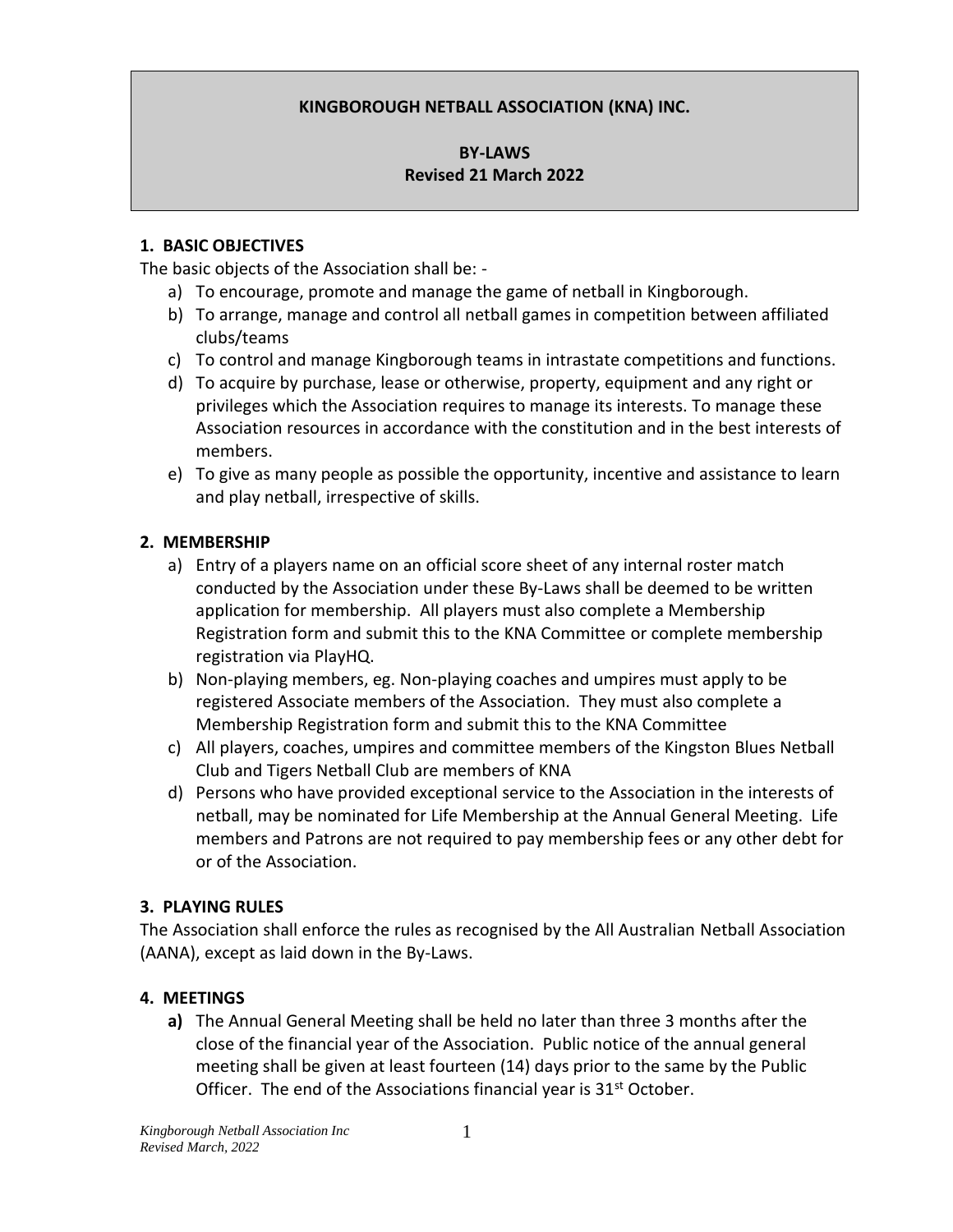- **b)** Committee meetings shall be held monthly in the clubrooms at a time and date determined by the committee. All meetings must be given with fourteen 14 days notice and must be forwarded through the Public Officer.
- **c)** The secretary and treasurer shall be paid an honorarium as determined annually at the AGM

## **5. BUSINESS OF COMMITTEE MEETINGS**

- a) To direct the policy of the Association affecting the control and management of netball.
- b) To make, amend and rescind motions and By-laws.
- c) To pass accounts for payment.
- d) To make or impose any levy, subscription or fine on any member or any club or team.
- e) To establish any fund to achieve any of the objects of the Association
- f) To determine any matters referred to the Association by any club, team, or member.
- g) To govern the Association and its committees in accordance with the rules and to act in all matters for the Association.
- h) To receive and decide upon application from clubs and/or teams to affiliate with the Association.
- i) To table and discuss correspondence.
- j) Generally to act in all matters which in any way affect or relate to or are in respect of the management or control of netball or the Association and the finance thereof.
- a) To fill any extraordinary vacancy of office bearers or executive.

# **6. GRADING**

- a) Registration is taken from when a player's name is first recorded on an official score sheet, or when a registration form is submitted to KNA Committee or via PlayHQ
- b) Unless a player has been re-graded by the Association within that roster, no player may take part in a lower grade match
- c) A player may not play in two (2) games in the same division on any one (1) night, unless permission has been obtained from the Committee.
- d) A players' correct name must be registered on the score sheet for the game in which that player is to play.
- e) Players may play in higher division games but may play two (2) games only. If they have played 3 games in the higher division they are ineligible to play in a lower grade match.
- f) High School The High School roster, provided there are sufficient numbers, can be divided into three (3) divisions according to school grades. Any player who is 19 and under as of  $31^{st}$  December of that year is eligible to play. Players in school grades 11 & 12, or 16 years and older must play in Division 1 unless approved by the committee.
- g) Primary School, provided sufficient teams are registered, can be divided into divisions; Division 1 for players in grade 6, Division 2 for players in grade 5.
- h) Primary School for grades 3 & 4, provided there are sufficient teams may also be divided into two (2) divisions.
- i) Primary School players may play in a higher division as per clause "e".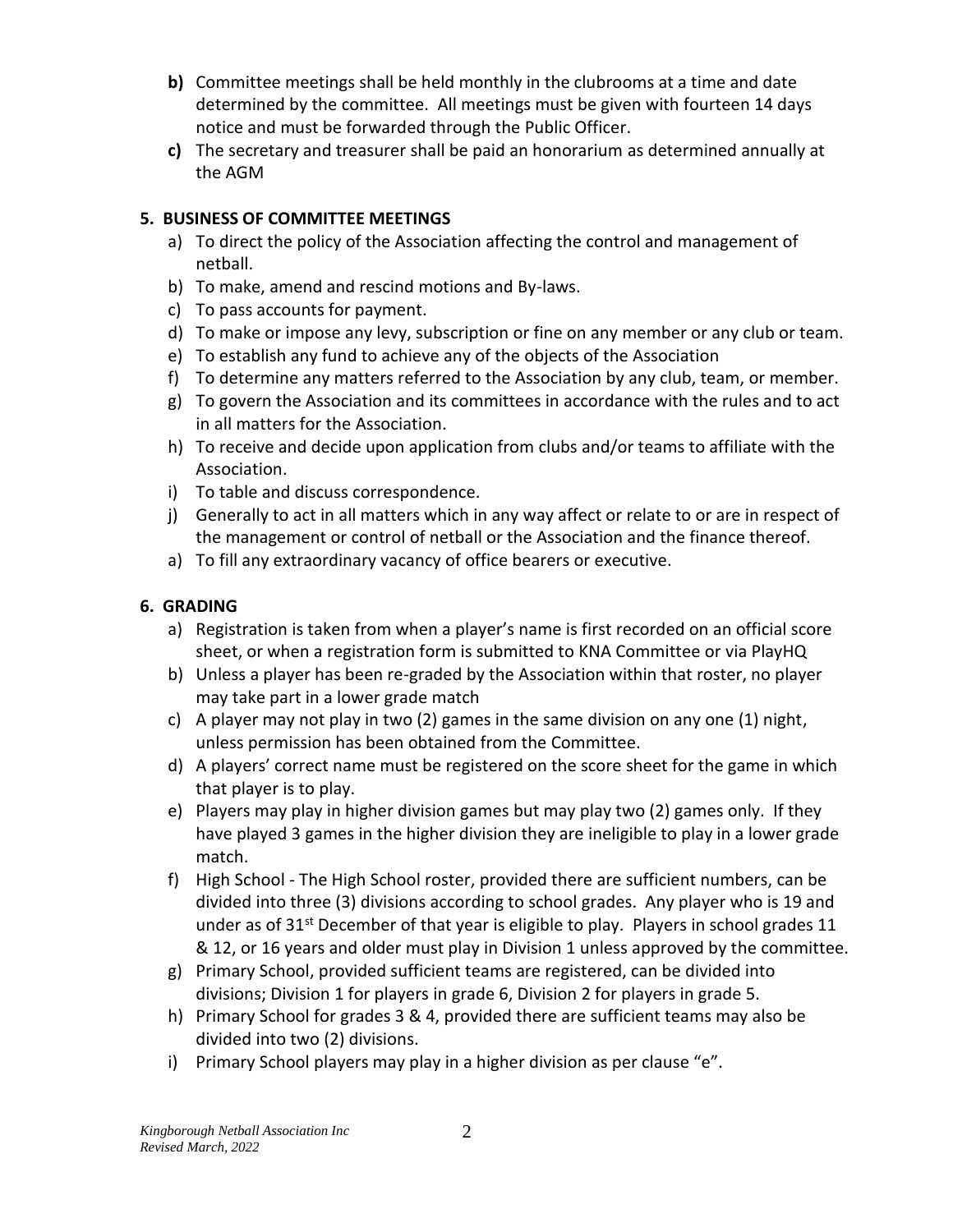j) Grade 7 ( $1<sup>st</sup>$  year high school students) are not permitted to compete in the Primary School, however Grade 6 children may compete in the lowest division in High School, provided that permission is provided by the Kingborough Netball Association Committee.

## **7. JUNIOR MEMBERS**

Junior members shall be deemed to be 17 years and under as of the 31<sup>st</sup> December, in the year they are participating.

# **8. ANNUAL SUBSCRIPTION AND REGISTRATION FEE**

The annual subscription must be paid prior to the first (1) game played

- a) Registration fees shall be determined by the Committee prior to the commencement of each season and must be paid prior to the first (1) game played in one season.
- b) Teams playing unregistered players will lose **4 points per game for their team**.

# **9. CLEARANCES**

Clearances are not required for players participating with different teams in separate rosters.

a) Players wishing to change to another team during any one roster must have a written clearance signed by the players' captain or coach. Such clearance is to be attached to and submitted with the score sheet prior to commencement of the game.

# **10. UNIFORMS**

Uniform colours are to be submitted for approval with team nomination form. No change in uniform colours may be made without the prior approval of the Association. All players are required to be in full uniform by the third  $(3<sup>rd</sup>)$  roster game. (Windcheaters are permissible at the discretion of the umpires, if they are similar colour to the uniform top.) Tracksuit pants, leggings or tights may be worn only for the first  $(1<sup>st</sup>)$  quarter, unless adverse weather conditions apply, then at the umpire's discretion.

All netball players must be in full uniform, which consists of sports pants, sports shorts, polo top or t-shirt, sports socks, sports shoes.

- a) Approved footwear, i.e. sports shoes must be worn. No skate or street shoes.
- b) Bibs, with positions clearly marked, must be worn at all times on court.
- c) Under special circumstances players and/or teams may apply in writing to the committee for uniform exemptions.

# **11. MATCH TIME AND DURATION OF GAMES**

Match commencement times will be reviewed from season to season.

- a) High School and Primary School Grade 5 & 6 will comprise four (4) twelve (12) minute quarters with intervals of two(2), three (3) and two (2). Total 55 minutes.
- b) Primary School Grades 3 & 4 will comprise four (4) ten (10) minute quarters with intervals of two (2), three (3) and two (2). Total 47 minutes.
- c) All teams are to assemble on court, five (5) minutes prior to rostered starting time Five (5) minutes grace to be allowed at umpire's discretion for late arrivals, if a good and sufficient reason given.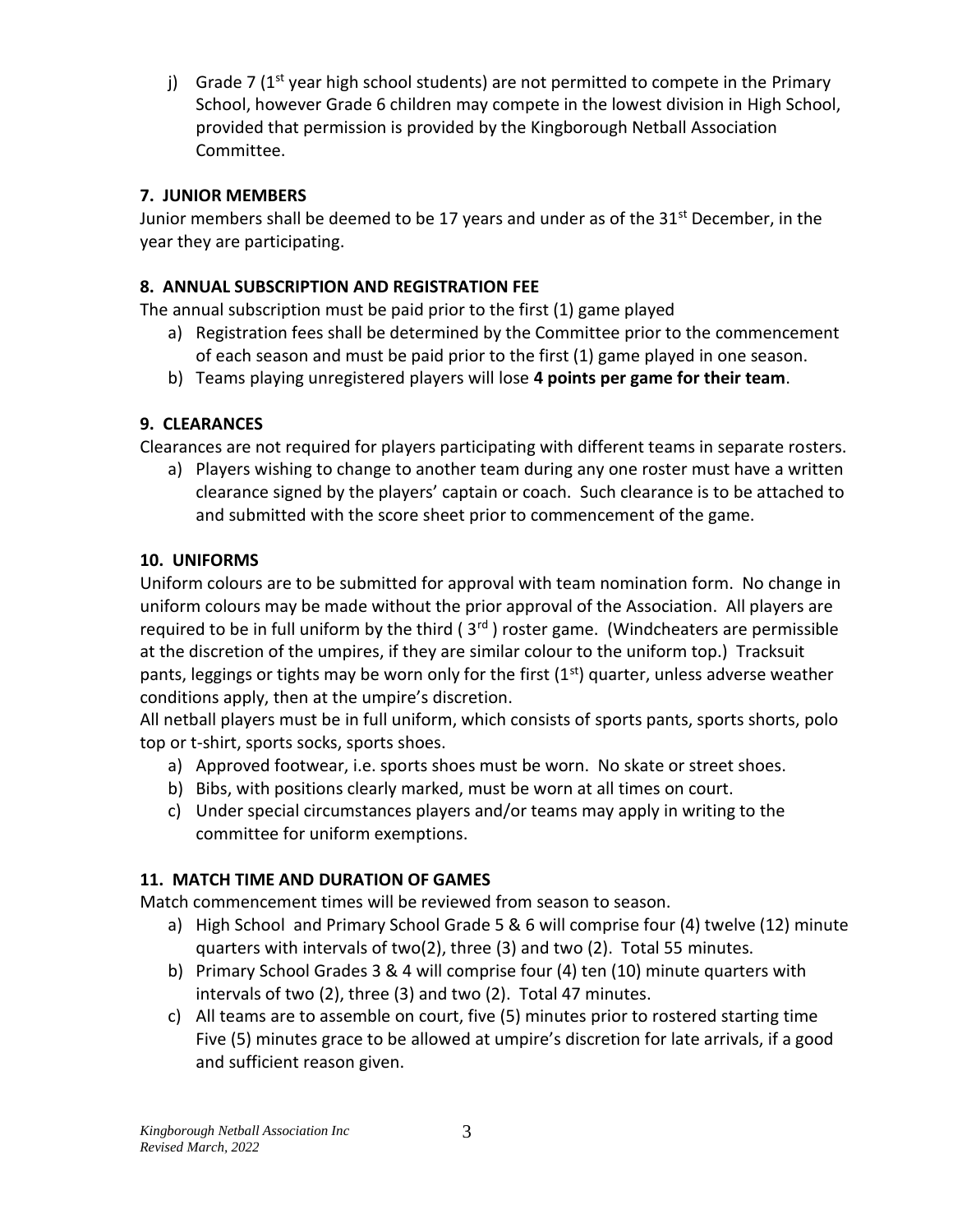- d) Injury and bleeding time as per the Rules of Netball a player has 30 seconds to leave the court. The position can remain vacant until the player is able to return (wound covered or injury minor), after a goal is scored. Or the player can be replaced by a substitute when they leave the court.
- e) In the event of a drawn game **in a High School final,** teams are to play an additional six (6) minutes each end. If the game is still drawn, play continues until one team has a two (2) goal advantage. (do we want to change this to what we did in 2020? - YES)
- f) In the event of a drawn game **in a Primary School final,** teams are to play an additional six (6) minutes each end. If the game is still drawn, play continues until one team has a two (2) goal advantage.

## **12. AWARDING OF POINTS**

|                                   | <b>Primary School</b> | <b>High School</b> |
|-----------------------------------|-----------------------|--------------------|
| Outright win or win by<br>forfeit | 4 points              | 4 points           |
| Drawn game                        | 2 points              | 2 points           |
| <b>Cancelled game</b>             | 0 points              | 0 points           |
| <b>Outright loss</b>              | 0 points              | 0 points           |
| <b>Bye</b>                        | 2 Points              | 2 Points           |

## **13. TEAM RESPONSIBILITIES**

## **Each team shall be responsible for:-**

- a) Providing one (1) competent scorer
- b) Providing a size five (5) netball, properly inflated and in good condition.
- c) Ensuring team names are entered in each shore sheet five (5) minutes prior to rostered commencement time.
- d) Ensuring emergency/interchange players are recorded in each score sheet against the position taken on the court. Players whose names are not recorded on the score sheet prior at the commencement of the game **may not** take the court.
- e) Ensuring courts and adjacent spectator areas are left in a clean and tidy condition after games.
- f) Providing competent umpires as rostered.

## **14. ELIGIBILITY FOR FINALS**

To be eligible to compete in finals a player must:-

- a) To be eligible to compete in finals, a player must be registered with a team and must have played **at least** three games during the current roster.
- b) Have paid all outstanding fees due or penalties imposed on them
- c) Be in complete and correct uniform.

## **15. UMPIRES**

Umpires shall: -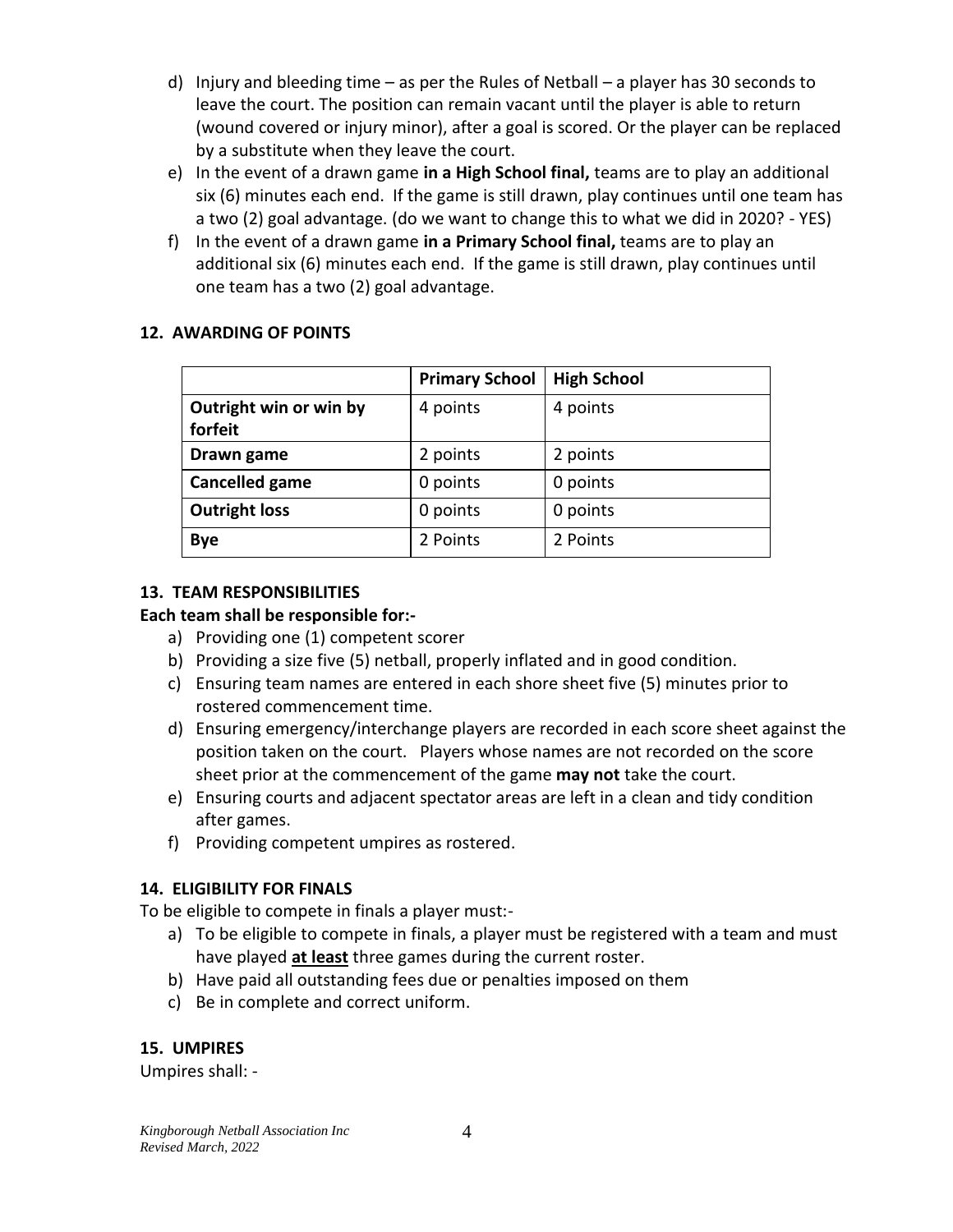- a) Umpire to the best of their ability, according to the rules as recognized by the Association and AANA rules.
- b) Endorse completed score sheets for the match Score sheets to be forwarded to the Roster and Recording Secretary in the clubrooms immediately after each match.
- c) Report any minor breaches of the by-laws or any unacceptable behaviour on the reverse of the score sheet.
- d) Report any serious breaches or major disputes to the Secretary in writing within twenty- four (24) hours after the match.
- e) Have the power to cancel any game or to remove any offending player or spectator from the game or courts.
- f) At least one (1) umpire per team must attend any umpiring clinics held by the Association.
- g) Have the right to penalize a team for the conduct of their players or spectators. This can be by applying a penalty pass, advancing a pass or awarding a centre pass to the other team.

### **16. COACHES**

- a) All Primary School and High School teams may not compete in a roster without a coach.
- b) All coaches of Primary School and High School teams are required to have completed a Foundation coaching course or are required to attend the next available course within that roster.
- c) All coaches and officials must complete Working with Children registration.

### **17. ADVERSE WEATHER**

- a) Where weather is adverse in the extreme the relevant Roster Convenor shall notify affiliated clubs/teams of the cancellation of games by announcing on our Facebook page. Kingborough Sports Centre will be notified of all cancellations. If for any reason an early decision cannot be made, umpires have the authority to make a decision whether or not a game is played or cancelled. The Committee retains the right to reschedule any matches cancelled due to unforeseen circumstances.
- b) Each team prior to the next rostered game may lodge team sheets for games cancelled due to adverse weather conditions.

### **18. TRIBUNALS**

Where an umpire makes a report to the Secretary of any incident, a tribunal shall be held at a suitable time and venue prior to the next rostered match. Each team shall be entitled to have one (1) representative at the tribunal, which shall hear evidence from the umpire(s) making the charge and from players present or involved in the incident wishing to give evidence. The President shall chair the tribunal. The tribunal has the power, if necessary, to impose any fine or suspension upon offending players or teams.

### **19. FINES AND PENALITIES FOR BREACHES OF BY-LAWS**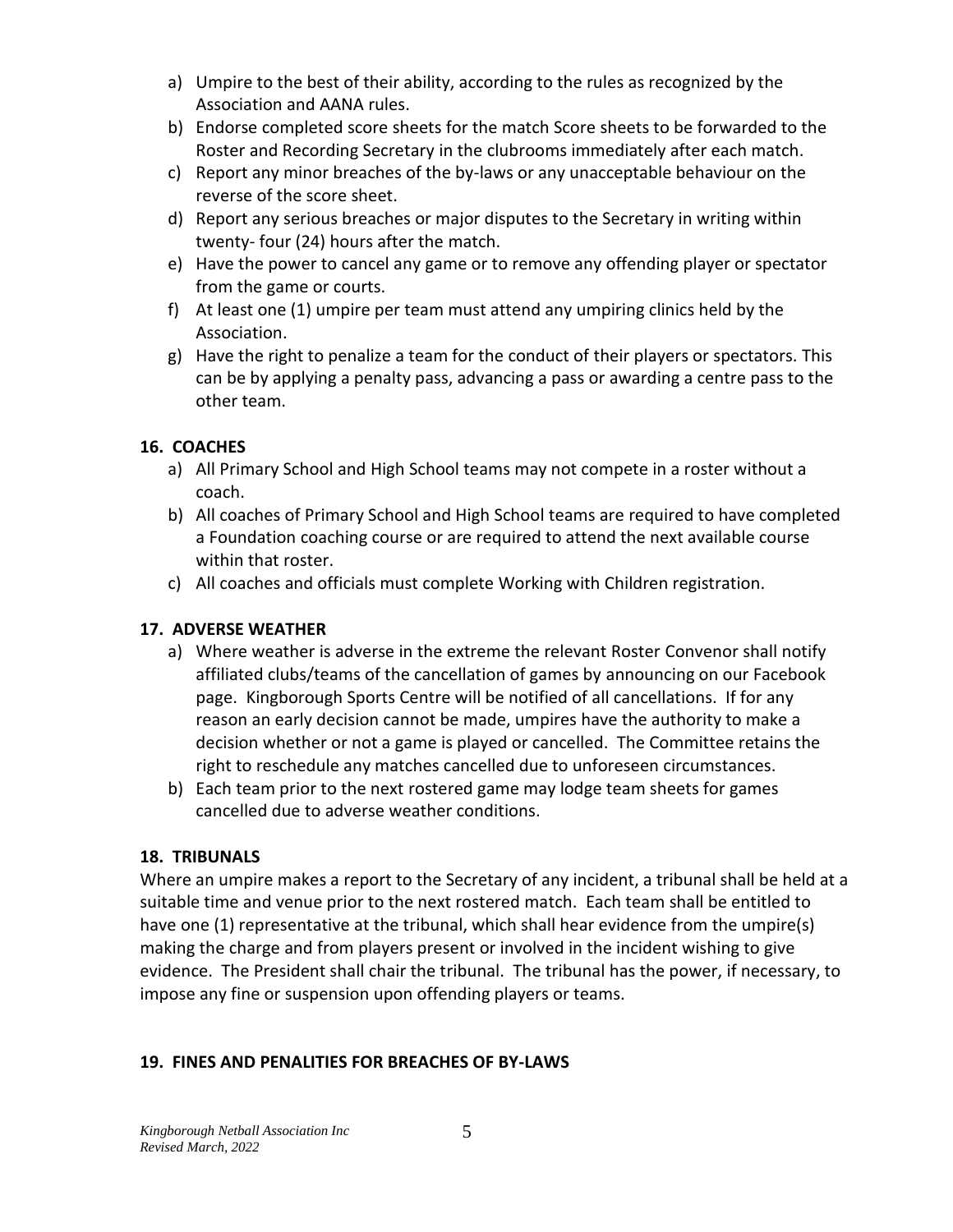- a) The Association reserves the right to suspend any player, team or member for serious, continuous or repeated breaches of the By-Laws.
- b) Any player sent from the court for misconduct will receive an automatic suspension of one (1) week, provided that the incident is recorded on the score sheet.

## **20. JEWELLERY & FINGERNAILS**

- a) Fingernails to be cut short. Taping of fingernails is not permitted.
- b) No jewellery or adornments are to be worn at any time. Taping of jewellery or adornments is not permitted

## **21. MATCH FEES**

**a)** Match fees are to be determined prior to each season Fees may be included in the registration fees and payable at the beginning of each roster.

## **23. COMPLAINTS**

Any complaints made by individuals or teams must be forwarded to the Public Officer/ Secretary and signed by the team captain/coach within 7 days of the incident.

### **24. HEALTH AND DISABILITIES**

- a) A players who suffering an illness or condition, participates at their own risk
- b) All COVID 19 requirements set by the Association, Netball Tasmania and Public Health are to be adhered to at all times and players are not to attend if they are unwell.

### **25. REPRESENTATIVE TEAMS**

a) Players selected must be under the said age as of  $31<sup>st</sup>$  December, of the year competing. Players who are financial members, during any part of that year, will be eligible for selection.

- b) Uniforms (playing dresses and bibs only) will be provided by the Association
- c) All transport costs will be at players own expense.

d) A representative player, coach, or umpire may not participate for another club or Association, in the same competition that they are representing the Kingborough Netball Association Incorporated in.

e) The Committee will appoint coaches and team members and decisions made concerning representative teams must be in agreement with the Constitution and By-Laws of the Kingborough Netball Association.

### **26. SUBSTITUTION RULE**

- a) Shall apply throughout all grades, i.e. any change may be made at any break, including injury time.
- b) All substitutes must be recorded on the score sheet prior to the commencement of the game.
- c) Relevant positions must be recorded beside the substitutes name when entering the court.